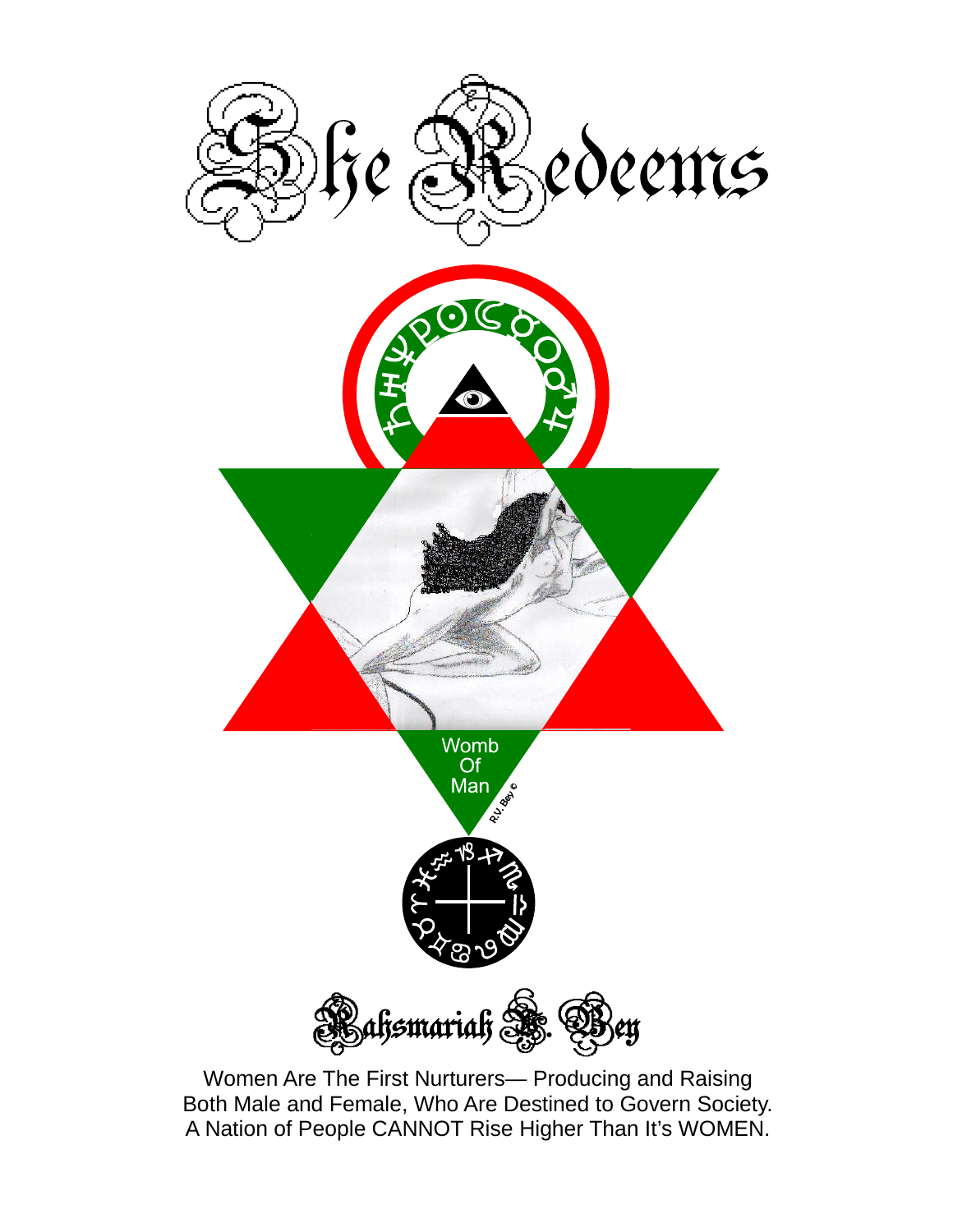#### **Will The Children Rule The World?**

 All individuals are mortal, and the destiny of the world, the ruling and the being ruled is all in the hands of the children. Those who rule today were the children of yesterday and will be dust tomorrow.

#### **That is the law of human life.**

It means that **"a mother is the holiest thing**  alive", that history is made in the nursery, that the bringing up of children is the noblest, the purest, and the most necessary work in the world, and the most difficult, just because the human being is so wonderful and complicated in the nature of his mind and his body.

> *—From the Book of Knowledge Collection*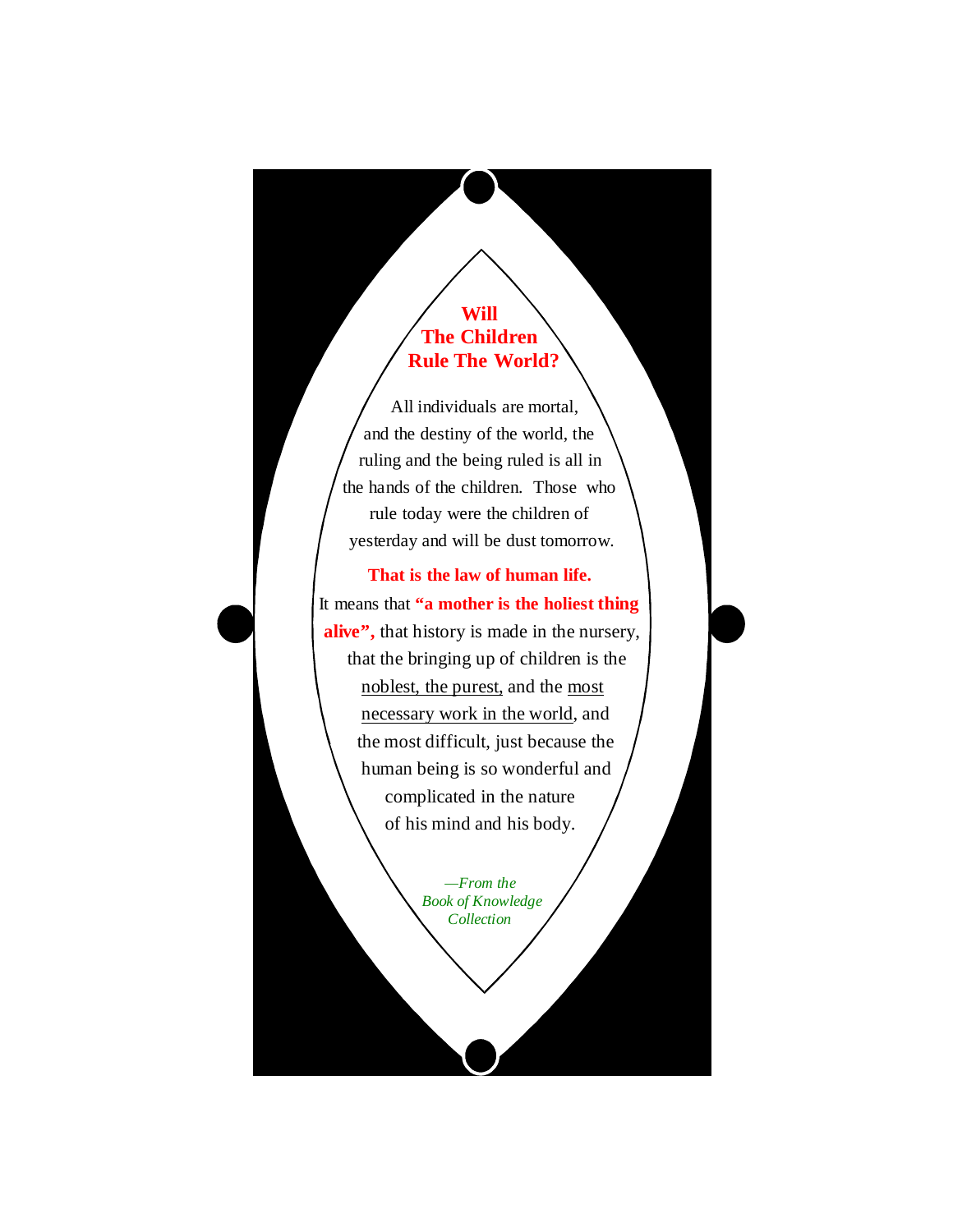**I recognized** through observance and experience that this would be a good time to write a booklet based on the responsibilities of the Woman, both spiritual and physical, in connection with the raising of children, particularly male children, in the western hemisphere. The true and proper governing of men and women begins with the raising of children, as this is where governing of self and others is taught.

 **Too often women complain about men,** yet they do not take into consideration that men are raised and influenced by women. Often they fail to see that the condition of the men is a direct result of, and reflects the condition of the women and of *her* determinations of how societies are run, as she is the major influence.

**Think about this,** many women expect some other mother to raise a son or a daughter that is good enough for them, or for their daughters and sons to mate with, without the knowledge that they have to collectively raise them to be good, productive and responsible, possessing of principles and ethics. This certainly involves culture and cultivation.

### **The Womb is the First School**

We are all taught through the womb, whether we are conscious of it or not, this is where the teachings begin. Therefore by natural mandate and order, it is necessary for women to be aware and prepared to receive and impart innate knowledge to their sons and daughters in the womb. This is a true aspect of pre-natal care. When you think of anything in the physical, you must think about its origin. Thought is the seed / origin of all matter. Before anything can be manifested in the physical plane, it takes root in the spiritual plane, utilizing the ethers and in rhythm with the ebb and flow energies of life — The rhythm of Life. All thoughts, all things have an origin, an atom, the soul of the **matter.** *Matter: a. the element in the universe that undergoes formation and alteration. b. the formless substratum of all things which exist only potentially and upon which, form acts to produce reality*. Since women bring life into form from the spiritual to the physical, they need to be aware of what they are bringing in.

## **Bringing In The Souls**

Souls are the seeds of the Cosmic Mother. In order for a soul to enter the physical plane, it must take on a physical form (matter). That form is the body which is built in the womb in the course of nine (9) months from conception to birth. The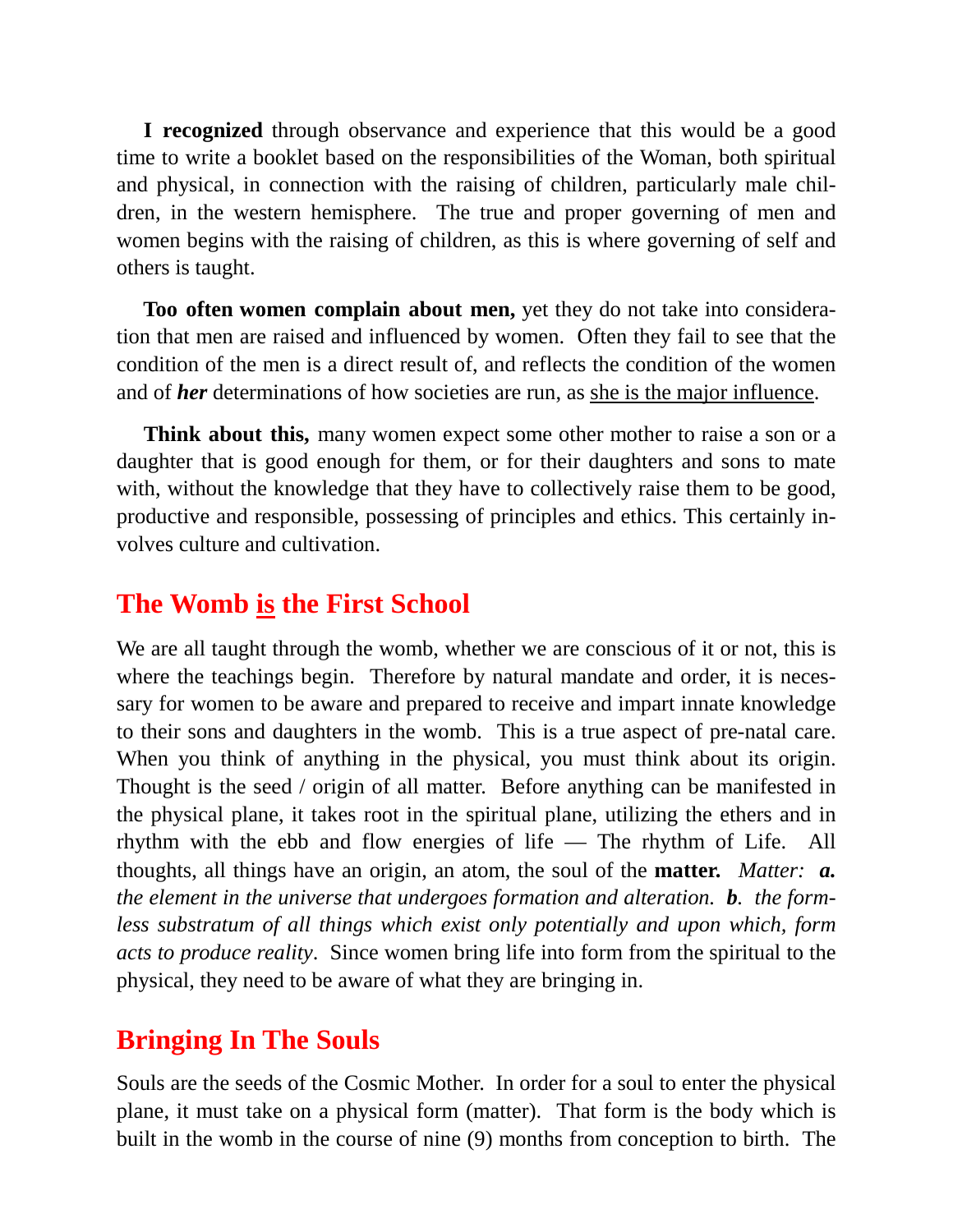body (physical form) is the Temple of the soul of man (Solomon's Temple). Solomon's Temple is not spooky or mysterious, nor is it possessed of dogmatic psuedo-religion. However, due to a great lack of general knowledge, many have believed it is. From now on, when you hear of "Solomon's Temple", know that it refers to your physical body which houses the soul. When a woman is pregnant, her stomach, by way of the stretching of the uteral muscle, creates a perfect arc. This is the "Arc of the Covenant". The covenant is the agreement to bring the souls into physical form. Women have an awesome responsibility. When you hear talk of the Grand Architect that built Solomon's Temple in the darkness with no tools, and no sound, you now know, if you didn't before, that they are speaking of you, made and born of your mother (*the grand architect*). Loss of this simple knowledge is a result of an intervention or diversion, visited upon the woman. This intervention / diversion happened on the surface, but created an altering of the mind on a deep unconscious level, which caused women, for the most part, to disconnect with their innate responsibilities which are in harmony with nature, i. e., the development of beings. This is an obvious function for women, and only women, to re-create or reproduce herself. Only she does that, no one else— nothing else. She *is* the womb of the universe. *All* beings come to life through the womb. (Just as Yeshuah did (Jesus).

 The intervention / diversion goes way back in history, and it repeats itself as it is perpetual. It will keep repeating itself, unless and until we break the chain. As a result of the diversion or intervention, she became a victim of herself, lost in her own duties and expecting of someone else (her sons) to do her job. She forgot that she was the Matriarch and began looking outside of herself for "God", wherein she adopted idol god worship. Render unto Caesar that which is Caesar's, means to give the idol god worship of the Romans/European—back to them.

## **What Happened To The Matriarch?**

The universe always has been and always will be matriarchal by nature. We were forced into patriarchal dogmatic society as a destructive product of the intervention / diversion (the Crusades). The forceful purpose of the Crusades was to destroy the Matriarch and introduce a Patriarchal system which took not too many, generations to fulfill. They created without a doubt Christianity out of the Political Order of Christiandom and forced the *"belief system",* out of which you have a people tagged as the "Believers" of today. Although belief is necessary to teach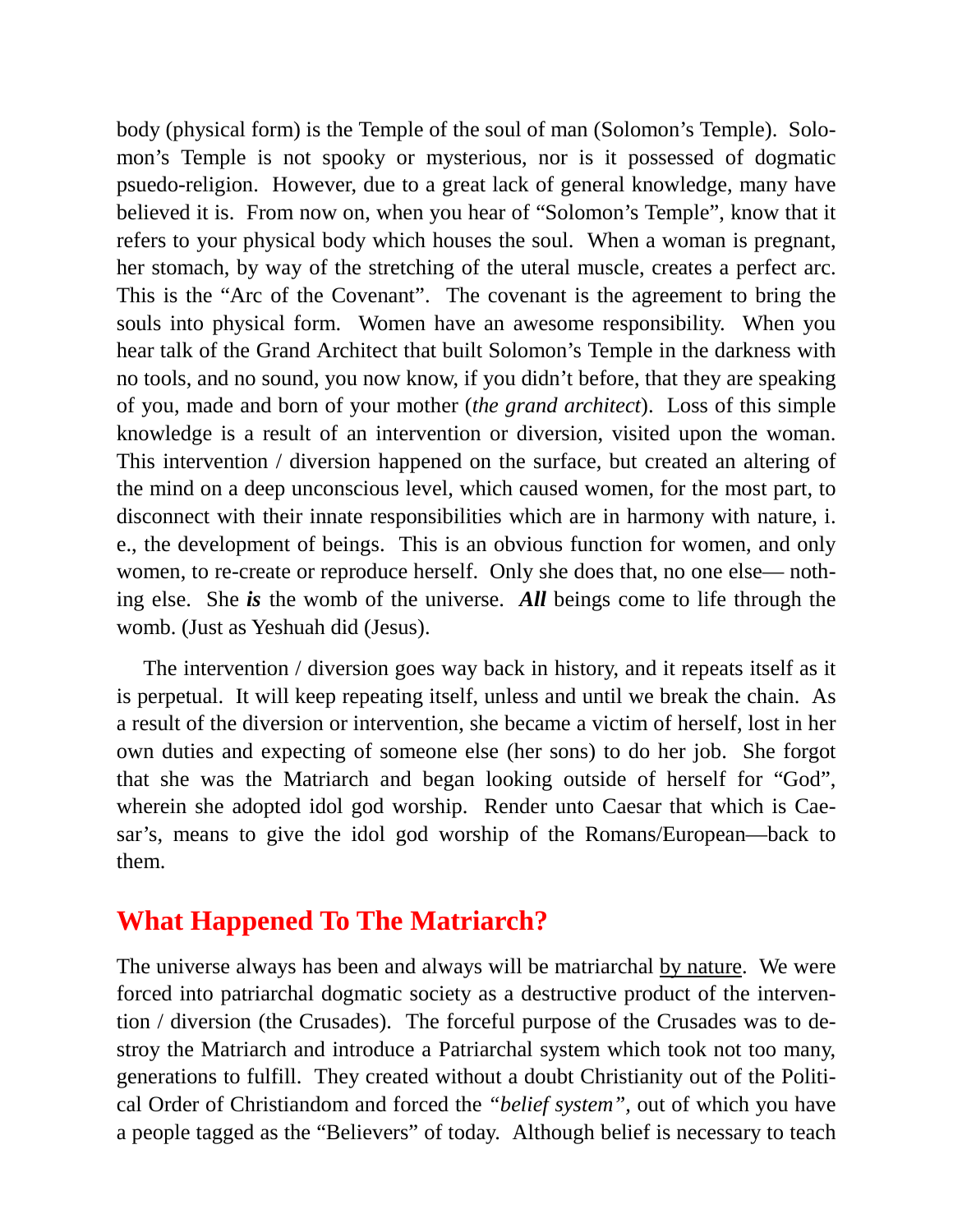the initiates or the children, it is also very necessary that one graduates into knowledge or knowing. The Patriarchal system is out of order with nature and does not possess logic or common sense. Because it is out of order, it cannot, and will not stand. This is why you are witnessing the fall of any, and all, institutions that support it, or are supported by it. What you are witnessing is the fall of an un-natural order and the disillusion of untruths. **Truth and Facts are colliding with Belief and Falsehood.** With the advent of a false belief system suddenly matter appeared to be without order. In fact if you look up the word *matter* under the Christian Science definition, (which is found in the dictionary), it reads as follows: *matter: the illusion that the objects perceived by the physical senses have reality of substance*.

 The intervention and diversions of the Matriarchal society started long ago. As far back as the Punic Wars— Wars of the Phoenicians which merged into the Christian Crusades, the Battle of Tours or Portier, (one of the most decisive World Wars with Charles Martel, Charles the Hammer, leading the Crusades). This led eventually to the Battle of Lake Michigan, and the Spanish American War, (fought on North American Soil), then there was the French Revolution, which inspired the American Revolution and out of the American Revolution came the "Daughters of the American Revolution" (DAR). The DAR taught their Sons from the womb to have a psychological superior position over your Sons, over the world for that matter. Those Daughters (Mothers) of the American Revolution, revolted against the society, as it were, and made sure their sons were taught in the womb, and came out of the womb with this authoritative demeanor. Those Sons founded the Klu Klux Klan, Knights of Columbus, various Masonic Orders, *ie,* Tall Cedars of Lebanon, Shriners, etc. Lastly there was the Civil War, one of the final nails in the coffin of the Matriarchal Society, or of natural living and natural people.

### **Continued Destruction of the Matriarch**

Further destruction of the psyche of the matriarch (mother) was when she witnessed the mutilation and murder of her babies, her sons, daughters and her men. She was traumatized by the sight of the womb being cut open and babies dropping to the ground. She was traumatized when they tied each limb of her man (sons), to a different horse and sent them off in different directions. She was traumatized into disconnecting with her babies, as she knew they would be taken away and sold on the auction block. **She has always been the target**. This is the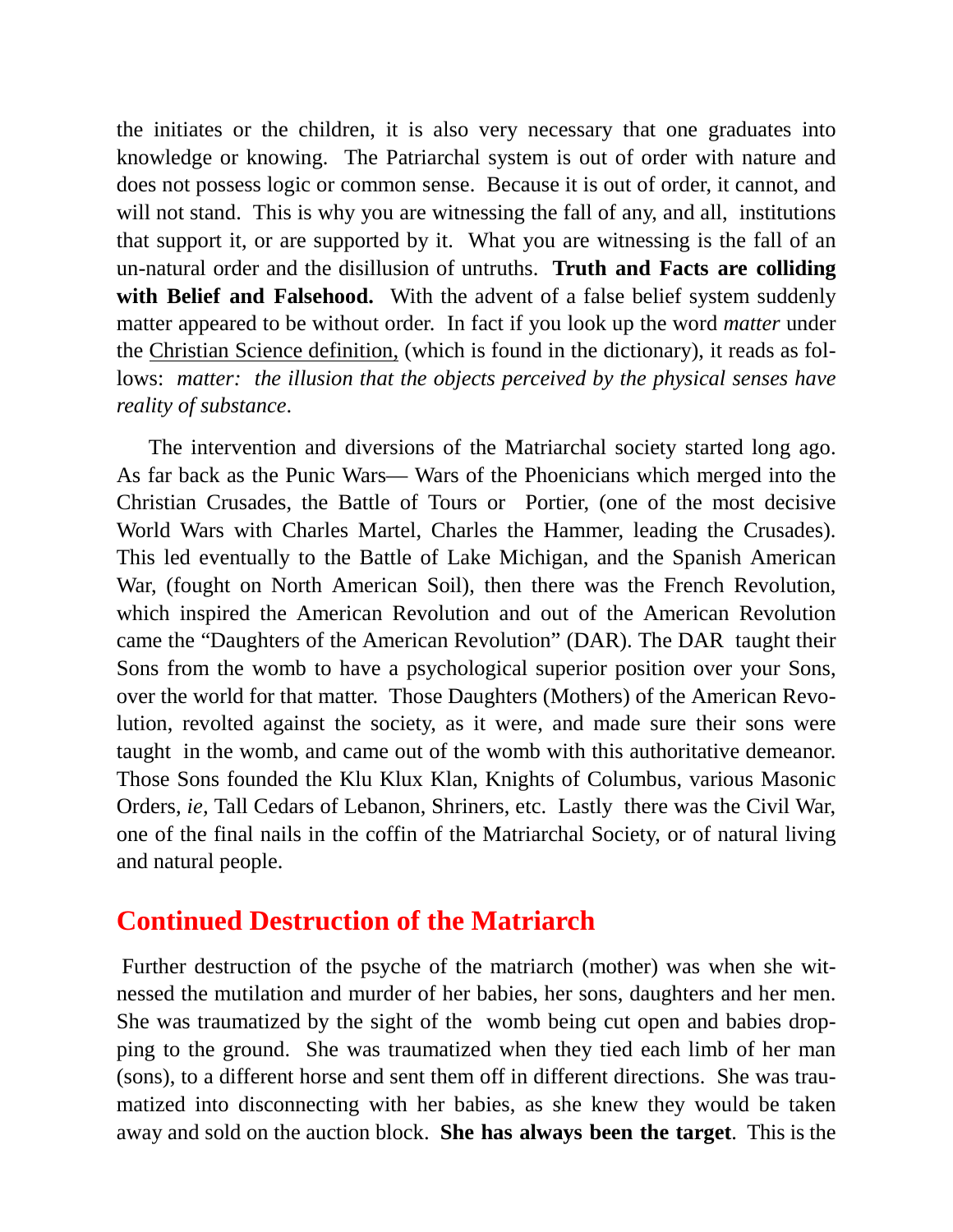basis of the modern psychological state of the woman. She is still in shock and while in that state, she has sold out herself and her babies to the very system that enslaves her and her babies. She must first be awakened and get back in touch with knowledge of self, so she may put things back in order, teach from the womb again and redeem humanity.

# **It is the Woman Who has Fallen**

However, the man, has no other choice but to fall, if she has. He diligently tried to take up the charge, he held ground fiercely, with brute determination to carry out the quest of the Mother. She and only she has the ability to bring and teach souls of a higher vibration. Of course, she must be in a higher consciousness herself first. Unfortunately when she went to sleep, so did he. She stopped teaching him from the womb and sent him out into the world unequipped. Hence, a people cannot rise higher than its women.

# **The Woman, Where is She today? What is She Doing?**

Women are the ones behind the scenes running institutions, organizations and associations. She makes all of them work; Churches, Hospitals, Jails, Synagogues, Temples, Schools, Organizations, Associations, Offices, Satellite Offices, Home Offices, Central Offices, Branch Offices, etc., etc. Without her support, these institutions would not run. If She has all of this power, and she does, why isn't she cognizant of her own womb power? Why isn't it clear to her, that she produces the men and women of society. It is up to her how society is governed, although she may not be conscious of this, governing principles are taught as children are being raised. Of course, by her failing to do so, she has become the complainer of the very thing she is ultimately in control of. Organizations are put in place to deal with the symptoms of her problem, but not the problem. The women fund and or support those very organizations that are set up to keep her womb enslaved? If she had self knowledge, she would not continue to support that which is enslaving her and her babies. By doing so she works against herself. Some of these organizations may have good intentions, however, as dictated in nature, no one raises children better than the Mother who brought them here. Mothers have to be more responsible. We have an abundance of Mothers, who are bringing souls in and not being responsible. These souls, have an agenda as well, all that lives, wants to live. They come from the door, with the struggle to free themselves from the constraints, and the already set-up institutionalized slavery sys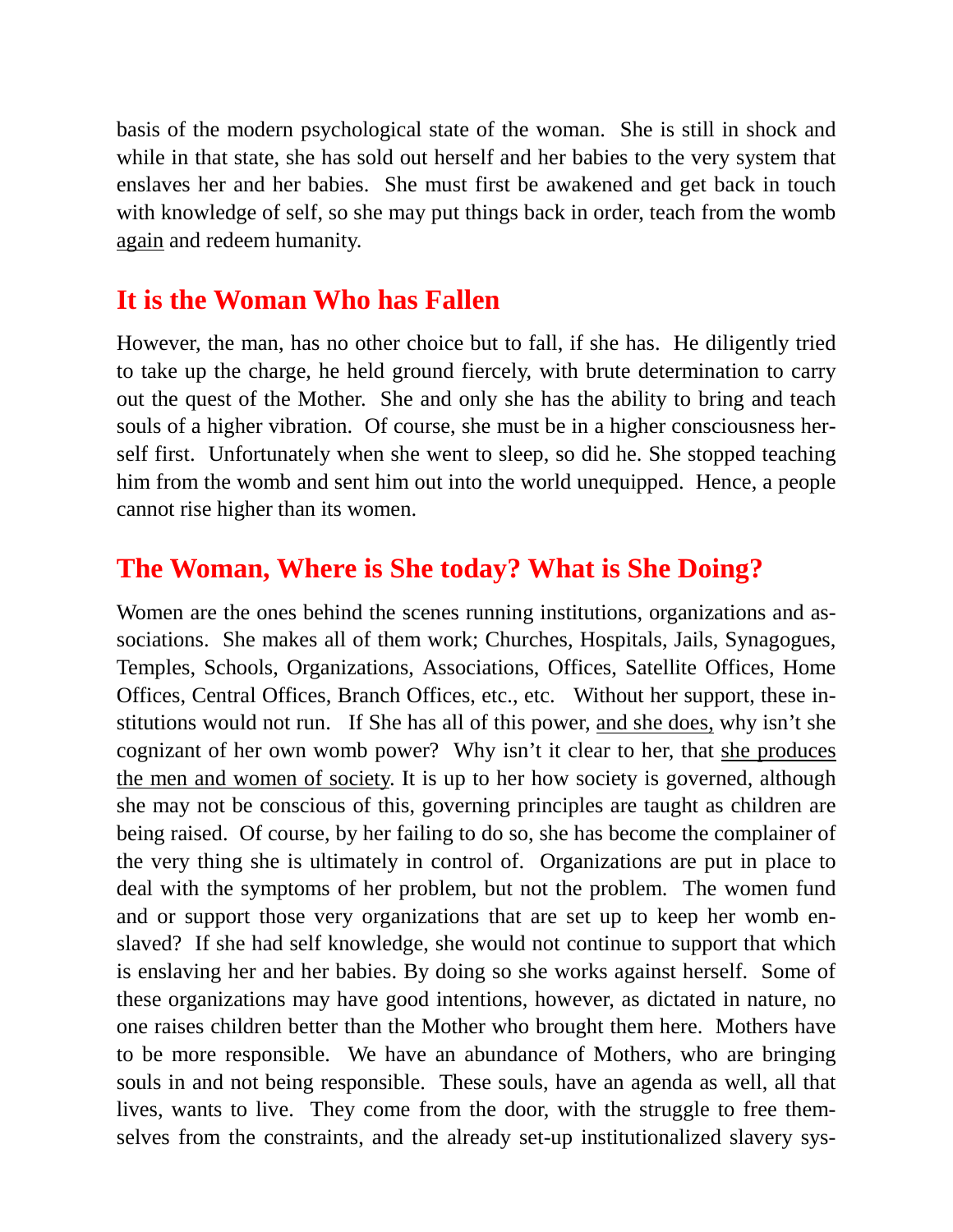tem, which is designed to have them locked up for most of their life, if not by physical lock-up, certainly mentally. Parents must be aware of the conditions they bring their children into and what they are passing on to their children. Most parents don't, or won't educate their own children, mainly because the children are looking for some facts, not beliefs and the parents have not done enough studies on their own to pass correct information to their children. This type of activity is in great part responsible for the children becoming walking time bombs, who take out their aggressions on society, as they are a product of society aren't they?

 For those of us who blame their condition on slavery and oppression but cannot put their finger on it. The fact is that slavery is now institutionalized. Upon that recognition, know that the slaveholders, are comfortable to see these conditions as it makes their stronghold, stronger. So who is really the subjugated ones, the parents or the children, or both? As the condition of the parent, especially the mother, perpetuates the condition of the children and thus the society. Yet we talk about the condition of the children, as if it is disconnected from us as a whole. When children are dying younger and younger, it is a sign of **extinction**.

## **The Following is the Table of Contents For "She Redeems" She Redeems II is coming Soon**

#### **Table of Contents**

#### **SHE SHALL RETURN** (to the 9th Heaven) **To Redeem Humanity** (Her Sons) By R.V. Bey

| $\overline{2}$ |
|----------------|
| 3              |
| $\overline{4}$ |
| $\overline{4}$ |
| 4              |
| 6              |
| 6              |
| 7              |
| 10             |
| 11             |
|                |